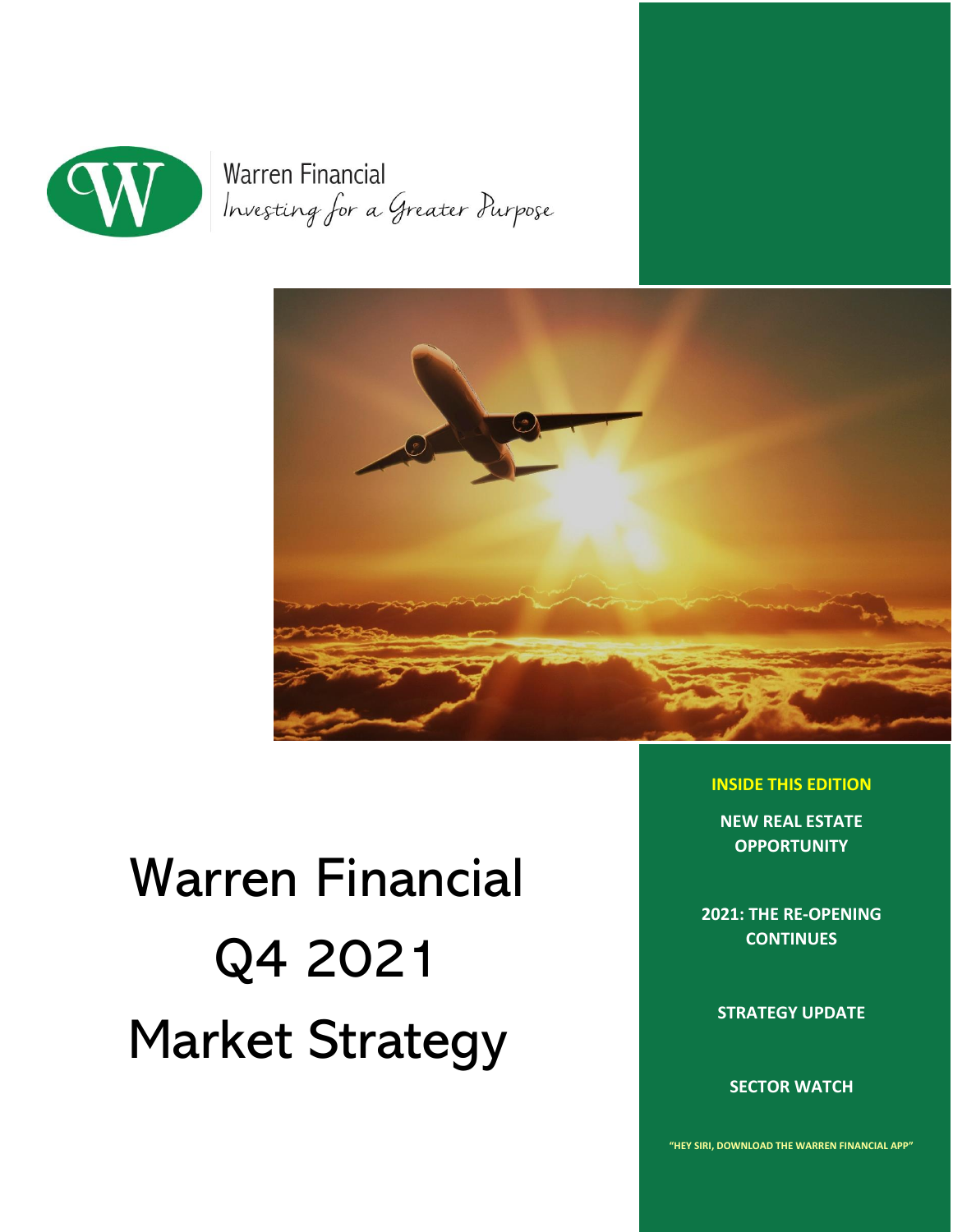

## **INSIGHTS**

The Biden government wants to spend Trillions. So far under this administration, all the grand spending proposals are still sitting on the table and nothing has been passed. That doesn't mean they won't get the votes "tomorrow" and pass these things, but if they had the votes to pass them, they would have done so. The longer it takes to pass these spending proposals, the less likely they will ever get passed.

Is the stock market worried about Congress extending the debt ceiling? About Congress passing these trillion dollars in spending? Sure. These are always things to watch out for.

But we don't sell or get conservative because we don't like what's going on in Washington. Instead, we look at the economy. Is there a recession in the near future? No.

What about inflation rising? Interest rates rising? Dollar falling? Should we sell for these reasons? No.

The market follows earnings. Earnings were up recently. Earnings this year are up over 90% compared to last year. That's not recessionary. That's expansionary.

Corporations have suffered from "supply chain" shocks. But some of those are just now starting to become "less worse" – not good, just less worse. The crisis is not over, but perhaps it won't get worse from here. Corporations are beginning to rebuild their inventories. This is economically expansionary, not recessionary.

# Warren Financial brings you Access: New Real Estate Opportunity

At Warren Financial, we get "offers" all the time for various real estate investment opportunites and honestly, they all seem rather mundane. We repeatedly hear about real estate deals that offer a 9% or 10% or 11% IRR (Internal Rate of Return). Frankly, that's not enough! FYI, IRR is a way of calculating return on investment that is most often used in real estate and internal corporate financial decisions. Usually, it's better for us and for you if we find our own real estate opportunities.

In a private real estate opportunity, we are looking for better opportunities than the mundane. Keep in mind that the downside to a private investment opportunity is that it ties your money up for a few years. Therefore, you should demand a "better" return for that "illiquidity". So, we look for returns that target at least 15% and prefer them 20%+ or even better. When we started with Vero Beach, we were seeking a 25% or 30% IRR. Since Covid, prices in the FL market have risen and the villas are selling at higher prices which in turn sends our estimated IRR soaring to 40%, 50% or better.

Again, for our next investment, we are seeking high returns. We have a great partner in RCP investments out of Dallas Tx. RCP is also a big investor in the Vero Beach project. They have put together a package of 5 and possibly up to 8 commercial properties which collectively target a 24% IRR and with a 50% bonus on their promote, we estimate a final IRR of 33%. Again, these are the kind of numbers that make sense. A 33% IRR means that we as investors should be doubling our money in about 3-4 years.

Most people are familiar with the idea of "flipping houses", or buying a subpar house in a good neighborhood, fixing up the house, then selling it to someone who wants to move in to a renovated home in a great neighborhood. Think of this RCP investment as "flipping commercial real estate", like multi-family units, retirement properties, office, retail, or hospitality properties.

Many of you have already expressed interest in this opportunity.

If you are interested, the best way for you to get involved is:

- 1) Take \$100k from your bank and invest it in this package of real estate
- 2) Take \$100k from your joint or individual account and invest it
- 3) Last choice, take \$100k from your IRA and invest it

The IRA is the last choice because of UBTI. We've talked to our CPAs and auditors and administrator partners, and they all seem to agree that funneling the money through the WSEF sidepocket ensures that any UBTI is potentially avoided. Call for details.

This opportunity may be closed by Oct 31. But call to make sure.

Please also be aware that as we find special opportunities, they don't last long. Some opportunities are only open for a few weeks. So, getting cash into your TD brokerage accounts is an important first step – that way we know who to call. This is not a solicitation to buy or sell anything. It is information that you should be aware of so that you can talk more to Warren Financial.

All investors must be accredited which according to Congress and the SEC means you have at least \$1m to invest overall (not including primary residence); or, you have individual income of \$200k/family income of \$300k for the past couple years with an expectation of this continuing in the future.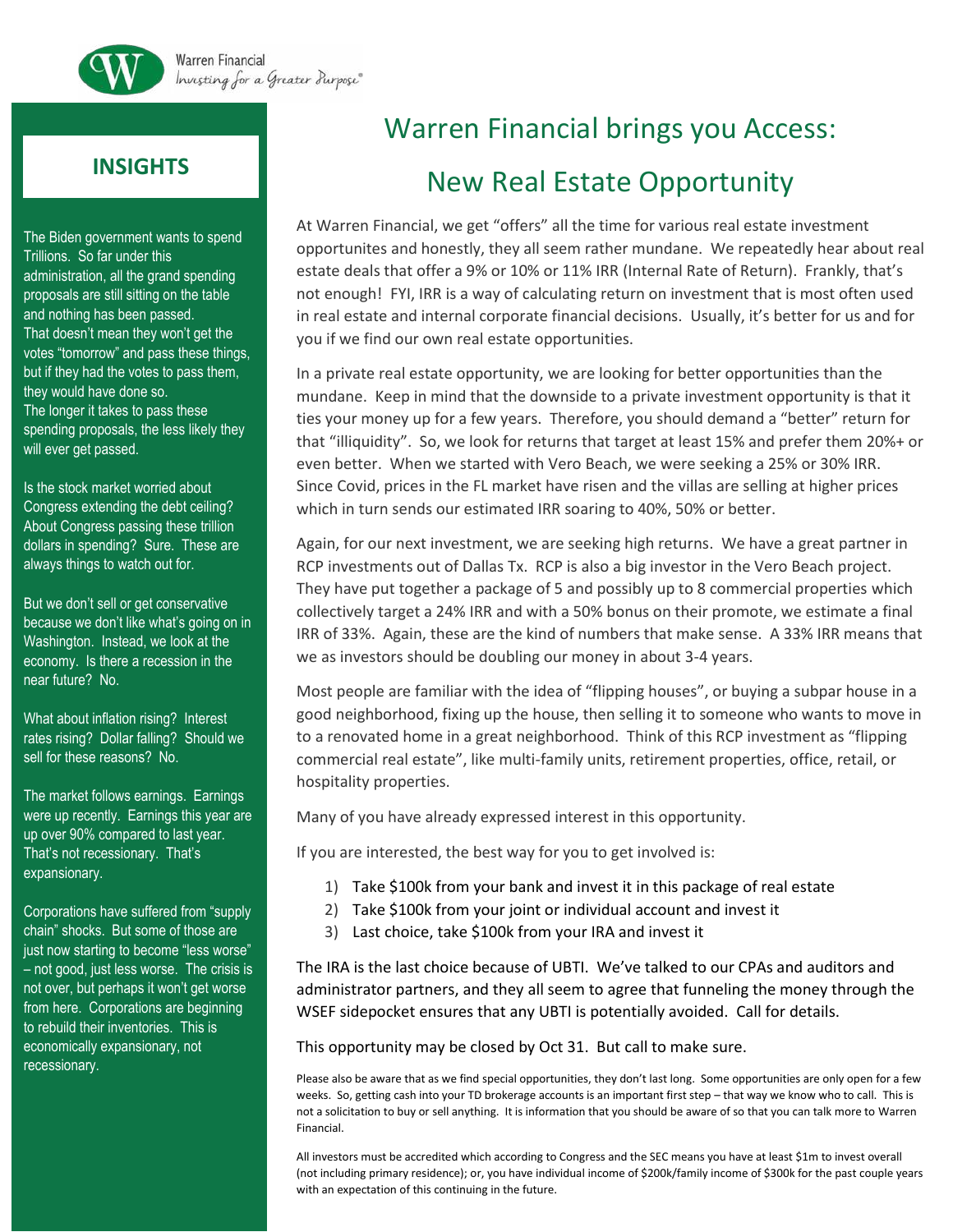# The 2021 Re-Opening Continues



2021 certainly seems to be a year marked by rotation. First one sector goes up, then another. Chasing this market is deadly. By the time you see, it…. The rotation has begun to move on.

Originally, the markets anticipated that the re-opening would become a backdrop for a huge bull market. But the problems associated with the re-opening have risen to the forefront. Most specifically, supply chain shortages.

Due to supply chain constraints, Ford, GM and others can't even build cars because they can't get the microchips from Asia that are designed into the vehicles. This is just one that is more obvious and prominent out of hundreds of examples. While these supply chain constraints are difficult, it appears they are no longer getting worse. Improvements have not yet begun, but perhaps the worst is behind us.

# Strategy Update for Q4 2021

- 1) US continues to be the best country in the world to find good investment returns.
- 2) Supply chain problems are causing inflation, and everyone is worried.
- 3) Chasing winners in this market is not wise. Even sector winners rotate within a few weeks from hot to cold, and sometimes back again to hot.
- 4) Best to stick with great companies that are increasing revenue and earnings.
- 5) Let the markets "come to us". Instead of trying to guess before a rotation, or trying to chase a rotation, it's much safer to "let the market come-in" and let the market rotate toward high quality stocks we already own.
- 6) We do have the ability to prepare and counter the rotations by adding (not changing) new investments that are intended to benefit from rotations, and economic re-opening.
- 7) As interest rates rise, we have positioned (as much as possible) some portfolios toward interest rate sensitive investments, such as regional banks, which do well when rates rise.

#### **WHAT'S NEW?**

The Vero Beach construction real-estate project is going very well indeed.

The RCP Texas real estate investment is looking very attractive. It is less overall correlated to the equity markets and thus provides some nice diversification and risk reduction when used in conjunction with equity.

#### **Things to Worry About**

There is a pretty long list these days, but none of these things are indicating recession on the horizon, and thus, we should not get conservative. We should ride out any market rough patches.

- Higher inflation
- Higher interest rates
- Supply chain shocks
- Chinese crackdowns
- US govt shutdown
- US Fed bond tapering
- Fed rate hikes next year
- Mortgage demand drops
- Consumer Price Index at 5.3% this year
- Stock market volatility

And there are probably more…. But nothing here to indicate looming recession.